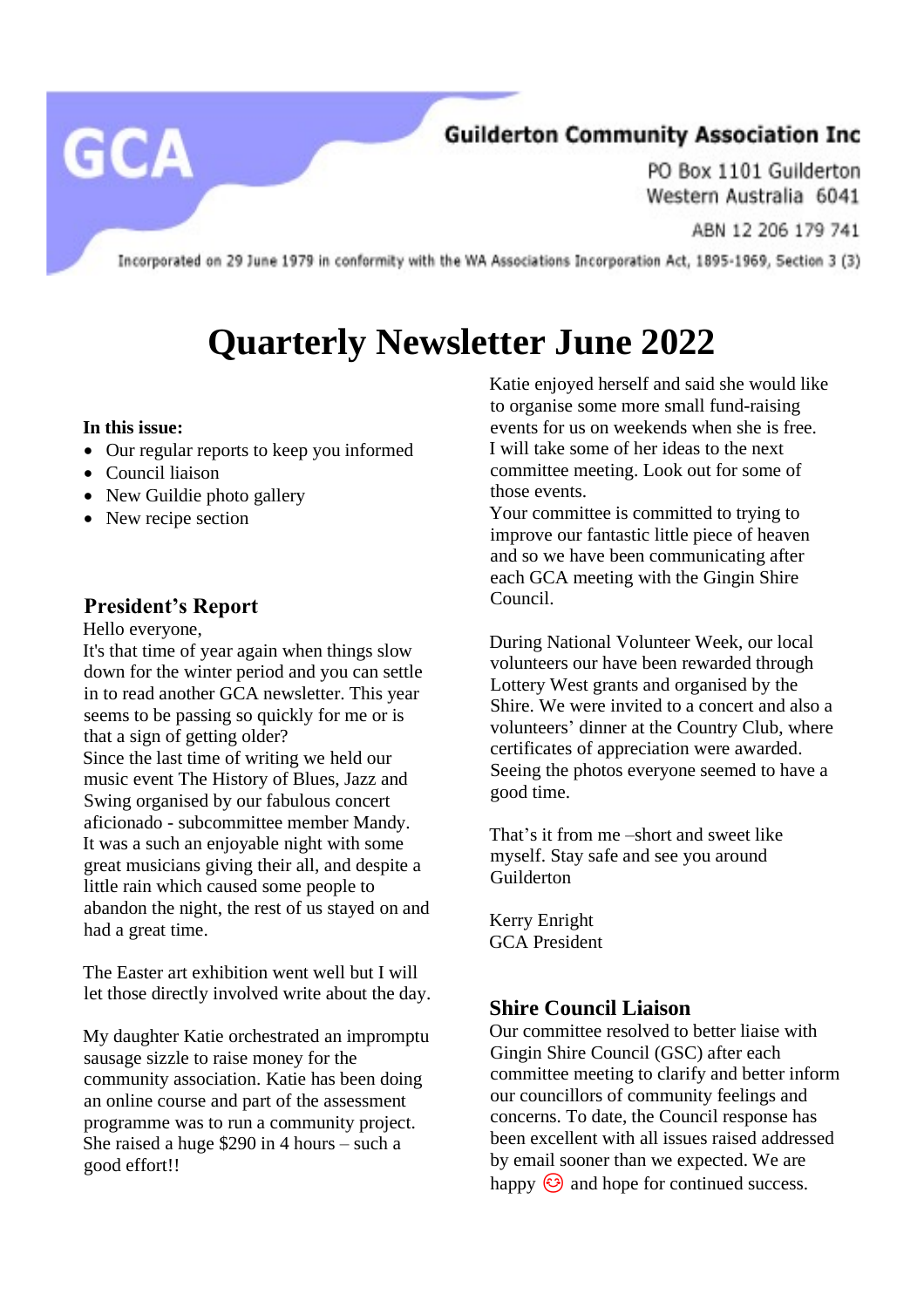Our latest post-meeting issues addressed have included the following.

#### **Foreshore parking**

Guilderton Visitors Centre volunteer staff have reported a number of visitor complaints about car park charges when the car park is almost empty (after 3pm & off-peak season). Following discussion, GCA suggested to the Shire that the hours and months when fees were required could be altered to more it palatable for visitors.

The Shire responded that although no changes are currently recommended, they will be reviewed next year.

#### **Road repairs**

GSC acknowledges our concerns about the safety of the road to Guilderton from Indian Ocean Drive where two bends are full of filled potholes. The Council advised that the Executive Manager of Operations and Assets will be reviewing the situation with a view to a major works programme.

#### **Information bay**

GCA is seeking approval of the content and layout of the two A1 size history panels for the information bay which has been given to the Shire. Kerry Jones continues to work on this project who will liaise with the Shire Marketing and Communications Officer after panel approval.

#### **Foreshore ablution block**

The Shire expressed deep disappointment to find that the hideous scourge of all public buildings - vandalism has occurred since they have completed the facility facelift. Sadly, this required further repair and replacement.

#### **Foreshore Redevelopment**

The Council has advised that a working party will be established for the discussion, design and progression of the Guilderton Foreshore Redevelopment. Guilderton community members will be invited to be involved in the working party. As soon as we know how locals can be involved, we will let everyone know.

#### **Moore Arts Report**

The Annual Easter Art Exhibition was held on Saturday  $16<sup>th</sup>$  of April with 10 artists showing a variety of pieces. Work started on Thursday getting all the display equipment out of storage, cleaning and preparing. Friday was setup day with all artists asked to help with displaying their work and Hal Schmeidte curating the space to provide that professional feel. On Saturday we opened with a steady flow of people for most of the morning with quite a number of art treasures purchased. Thank you to everyone for making this event happen so successfully. W ithout artists and helpers, we would not have had such a great exhibition to showcase our local talent.

Special thanks go to Maggie and Linda for handling all the sales and especially to all the artists who contributed to a very successful raffle.

Any suggestions for improvement would be gratefully received and hopefully next year – NO COVID to deal with!!

Kerry Jones Moore Arts Coordinator

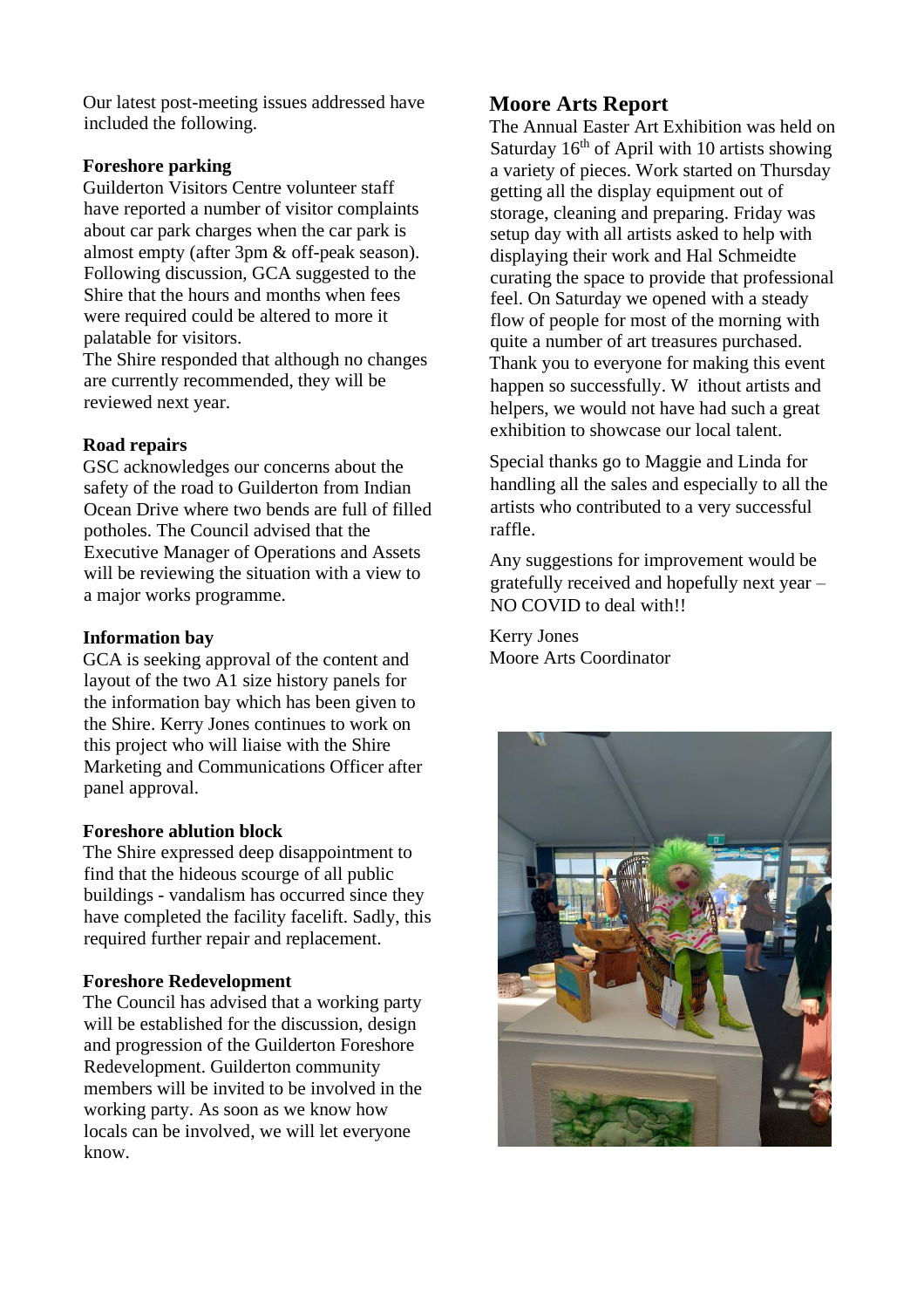



#### **Community Art Installation**

Sadly, there has been little progress on the installation of our latest art acquisition as installation site negotiations for this piece continue with the Shire. The installation costs are still a difficulty whilst grant and other avenues of income are explored. However, GCA is pleased to announce it will underwrite interim funding so that money will not be the bottleneck setback for the installation – only awaiting agreement on the installation site.

#### **Membership – Newies and Oldies**

All members who have been non-financial for three years will sadly be lost from our database. Please complete the form at the end of the Newsletter and stay with us. **We need you!!**



#### **Containers for Change**

We're continue in collecting containers for change. We will be putting all money towards community projects. If you'd like to leave your cans and bottles - the **Moore River Roadhouse** is collecting and handing them in for us.

#### **Guilderton Visitor's Centre**

We are providing a very welcome and valuable service to our visitors, as often we are the only place open on the foreshore and we can at least refer people to the Roadhouse or Country Club for services, and online for the Caravan Park.

Many people are frustrated by the parking meters and fines, especially over the quiet times. We are sorry to say that the Shire will make no change for another year, despite our begging.

On a more positive note, signage has been erected at the bottom of the stairs and ramp on the north of the sandbar thankfully. The river might be better allowed to do it's breaking when nature decides rather than over-zealous diggers.

Our volunteers do a wonderful job and we thank them all.

If you might have time to join us, we are still open 9.30-12.30 weekends and holidays and would love to see you.

Remember us too when you need any information and for local gifts and produce.

Linda Johnson Visitor's Centre Coordinator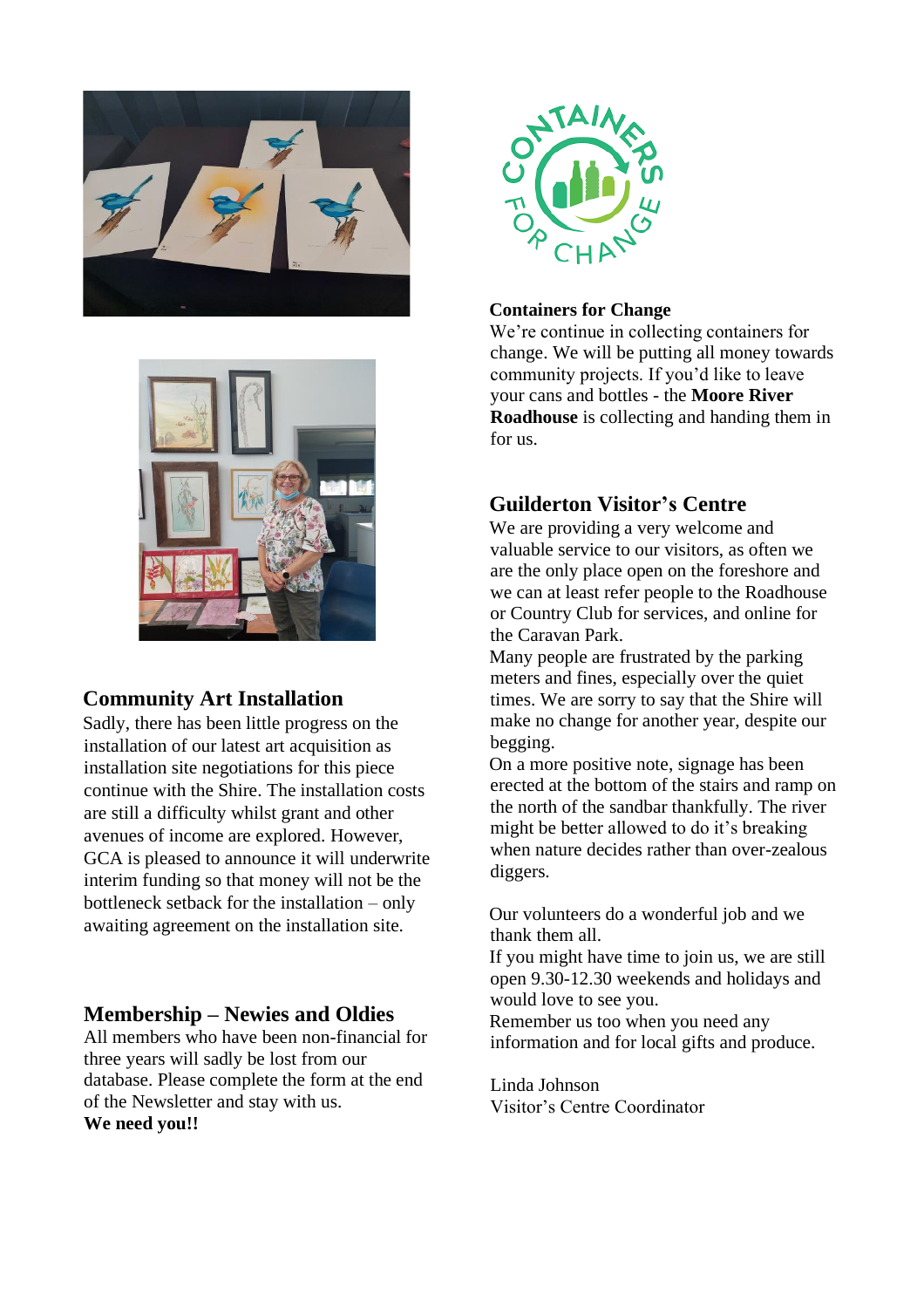#### **Friends of Moore River Estuary Inc.**

We are very lucky to have such a natural estuary. Years of work by Lower Moore River Working Group have seen the riverbanks thriving as they have been fenced, weeded and planted with natives.

The 5 knot speed limit, on the whole estuary (to Neergabby), and the lack of vehicular access helps to maintain the riverbanks. We also have a healthy estuary due to the sandbar that is regulated by rains and ocean processes (so long as the vandals desist from cutting it).

In summer the ocean builds up the sand and the river level is often more than a metre above the ocean level.

In autumn this pattern changes and the ocean starts to excavate the beach and sandbar. It starts by scalloping out large volumes of sand and can lead to big drops between the dunes and the beach, especially after storms. It's always a lovely place to be but we do need to take care as the ocean can be powerful.



FOMRE had a successful AGM on April 10th and we welcome new members as well as our regular faithfuls.

Don't forget to take some time on [guildertonwa.com.au](http://guildertonwa.com.au/) for further information (or you can ask me!)

Water testing was done on May 26th and will be due again in August. We welcome participants for the 3 hours on Cooky's boat, testing at 5 sites, to up past Woodridge.

The Wilbinga Shacks Crew did a massive Clean Up in Wilbinga on May 14th. They, and other responsible 4WDers are doing their best to preserve this lovely bushland and coast and

it is pleasing to see less 4WD incursions on the beaches near the estuary. There is no legal estuary access for any vehicles on the beach south of the groyne, or the estuary south of the river until you get to Wilbinga, where there are tracks under DBCA control. 4WDs are also allowed on the beach and lighthouse track north of the groyne but the sand can be soft and tides high.

We hope you have been able to visit and enjoy this 'least windy' time of year at the estuary. It's been glorious!



The Riverside track from Stephens Cres has yet to be opened by the Shire and they have given us at GCA no timeframe for a remedy. Do take care if you go down there as some of the boardwalk planks are quite uneven.



Happy Guildertoning everyone.

Linda & Bob Johnson FOMRE Coordinators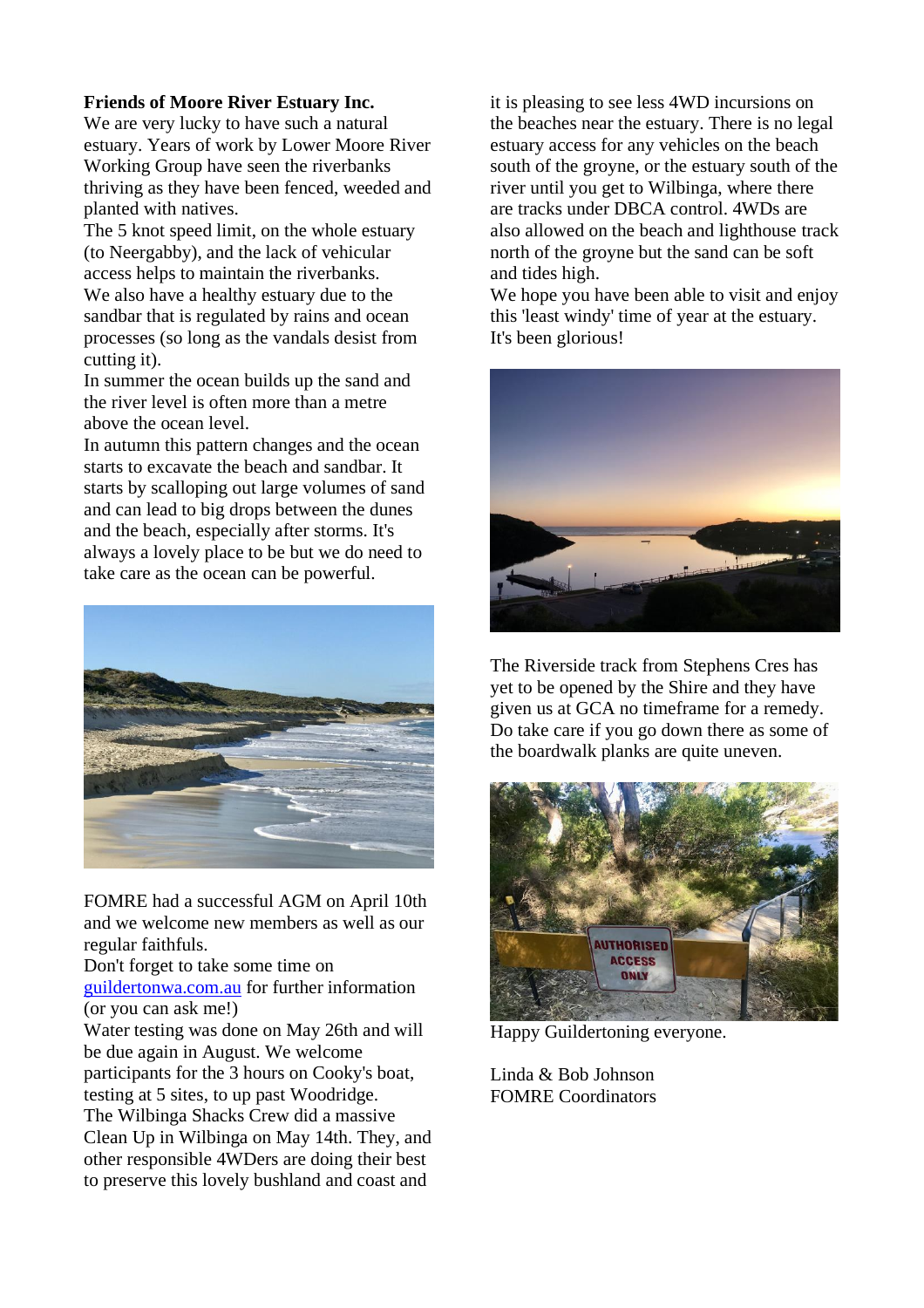

#### **Community Library Report**

The library now has its own Facebook page where we will keep you informed of coming events and items of interest. Please like our page. For the month of May we promoted WA authors – there are so many who are worthy.

Our Easter Book stall and Men's Shed Open Day were both very successful with 340 of our duplicate books clearing.

This last month we have received some incredible donations with many new novels.

Winter is the time to catch up on your allotted reading time, snuggled into your favourite armchair. Remember we are open every Saturday from 9.30 until 11.30am. If you haven't visited the library why not call in and say hello to our wonderful volunteers Happy reading everyone.

Madeleine Henshaw Community Library Coordinator



#### **Secret Chef**

Low activity time during winter means more room in the newsletter for other items. Send us your favourite winter warmer recipe and which could be in print – name in lights for Guildie Masterchef (okay maybe not) but fun anyway to share.

#### **Beef Stroganoff with Fettucine Ingredients for 4 servings**

350 g fresh fettucine (any fresh pasta will do) 2 tablespoons vegetable oil 350 g trimmed beef fillet, cut into thin strips 1 onion, halved and thinly sliced 1 large garlic clove, finely chopped 300 g Swiss brown mushrooms, thickly sliced 2 tablespoons dry sherry  $\frac{1}{3}$  cup (80 ml) beef stock 1 teaspoon cornflour  $\frac{1}{2}$  cup (130 g) light sour cream 2 tablespoons tomato paste 2 teaspoons fresh thyme Pinch of grated fresh nutmeg 1 teaspoon ground paprika Pinch of cayenne pepper



#### **Method**

Cook the pasta in a large saucepan of salted boiling water until tender. Meanwhile, heat 1 tablespoon of the oil in a frying pan over high heat. Add the beef and stir-fry for 1–2 minutes until browned all over. Remove from the pan and set aside.

Add the remaining 1 tablespoon oil to the pan, then reduce the heat to medium. Add the onion and fry for about 4 minutes, stirring frequently until beginning to soften, then stir in the garlic and mushrooms and continue cooking for a further 3–4 minutes until tender. Stir in the sherry and cook for a few seconds, then add the stock.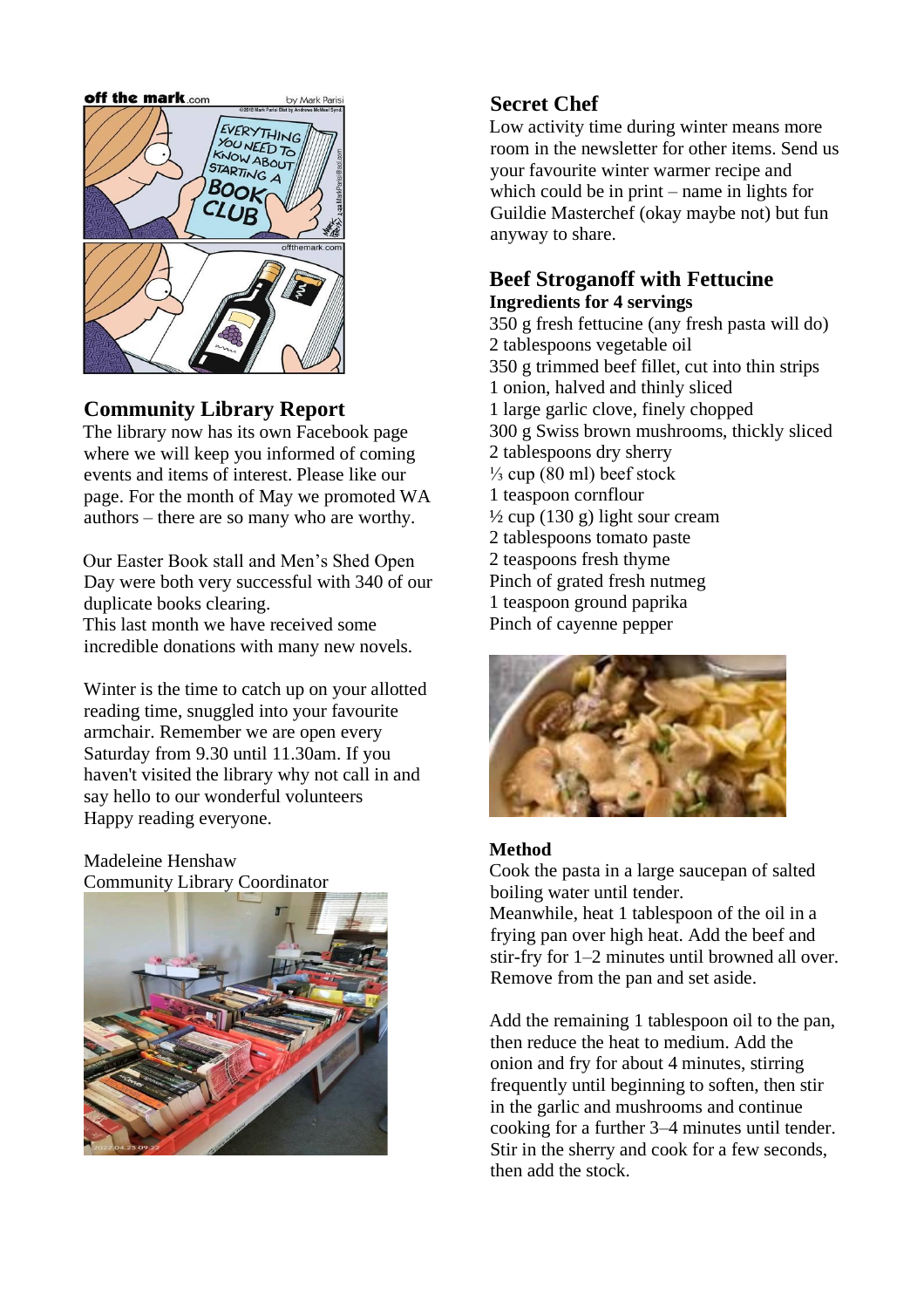Stir in the sour cream, tomato paste, thyme, nutmeg, paprika and cayenne pepper and cook until it starts to bubble. Blend the cornflour with 2 teaspoons of cold water in a small bowl or jug and add to the mix to thicken. Return the beef to the pan and cook for a few more seconds to heat through. Season to taste.

Tip the fettucine into a colander over the sink and drain thoroughly. Add to the stroganoff mixture and gently toss together, then serve straight away. A little chopped parsley over the top makes it look a treat.

#### **Guildie Gallery**

As winter is relatively news and activity free – we are showcasing our spectacular spot on the coast. I'm sure lots of you have photos you would love to share and we'd enjoy seeing your efforts. So send us your best Guilderton photos for the next newsletter.